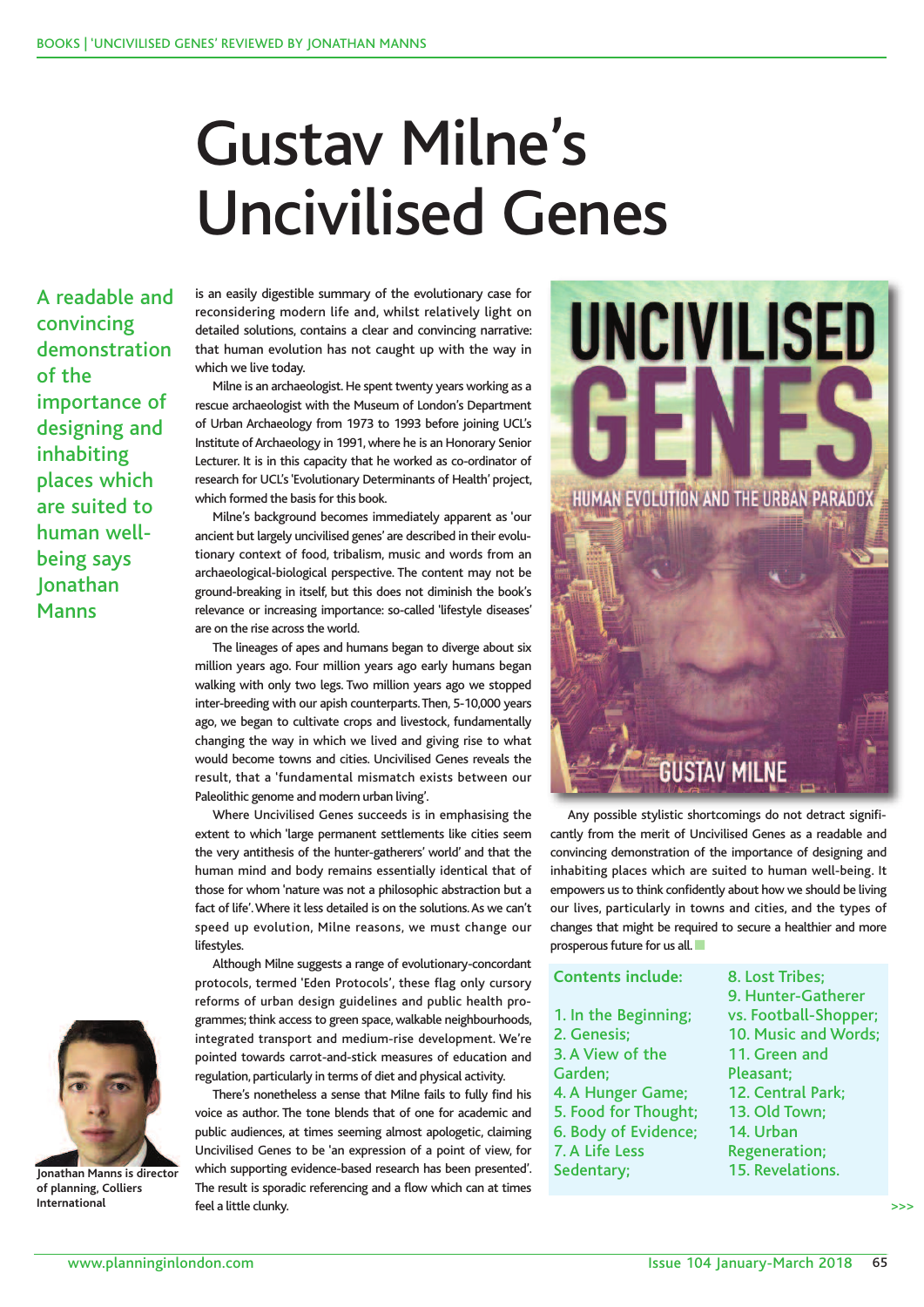**Hardback £50**  Get 35% off with code PLANNING **laurenceking.com**

**Paperback available 5 February 2018**



A seminal new text on modern architecture, embracing all of the important architectural movements and influences of the twentieth and twenty-first centuries.

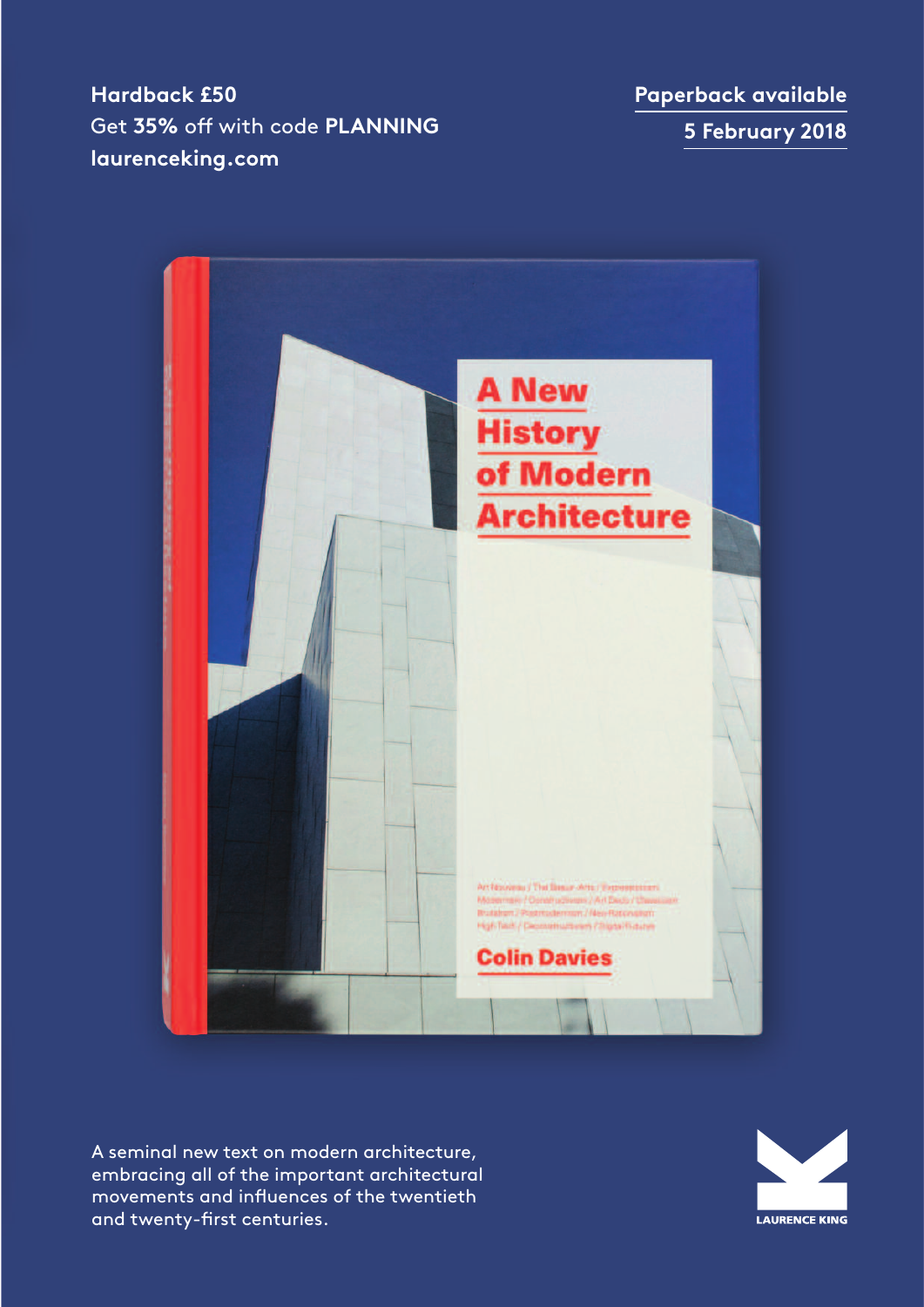# 'A place for all people'

A Place for All People: Life, Architecture and the Fair Society, by Richard Rogers and Richard Brown, Hardcover £20

Part autobiography, part history and partly a statement of intent; it would be difficult to put Richard Rogers' latest book, into one particular category says reviewer David **Edwards** 





**David Edwards is director of PLACE-MAKE architects**

I should begin this review with two confessions. Firstly, while I could appreciate the significance of the buildings of Team 4, Richard Rogers Partnership (RRP) and Rogers Stirk Harbour + Partners (RSHP) in truth, I haven't always understood the intent behind these. Secondly, at some point, I'd stopped reading technically and professionally related material of an evening.

For each of these reasons, I had reservations that I would be able to enjoy the book without necessarily understanding the practices' buildings and also, about mustering enthusiasm after a busy day in the office.

As it turned out, neither of these were an issue. I would find myself purposely saving chapters to read at later times and actually finished it in bed - usually the domain of fiction reading! Additionally, I was developing a particular interest in each project through having a greater awareness of both the context and the objectives that underpinned these.

Quite significantly, and I hadn't expected this, 'A place for all people' has been professionally invigorating. For many of us in practice, particularly those in small and medium sized offices, long days are often spent juggling administrative, business development, technical and if fortunate, design responsibilities. Sometimes, after a morning and a half of the first two, it is easy to lose sight of the initial reasons for choosing architecture as a profession; the enthusiasm for buildings and design.

It was refreshing to read that regardless of the size or specialism of the practice, there will be parallels between your projects and the realisation of some of the great buildings of our time by one of the leading architects. How Piano + Rogers first won the competition for the Pompidou Centre, formulated a team and then battled through a political and logistical minefield to complete the project is a particularly interesting section. Equally, comparisons between the planning and implementation of Heathrow Airport's Terminal 5 in a UK context and Barajas Airport's Terminal 4 in Spain.

In 'A place for all people', Rogers intertwines personal and professional. I must admit, it took me a while to realise why the book is structured in this way. For Lord Rogers, these are inseparable; the buildings are rooted in the principles of the man and to appreciate the relationship it is necessary to alternate between the timelines of his life and portfolio.

The intent for the arrangement of the Bordeaux Law Courts may be partly related to Rogers' own experiences with the law as a young man in Italy. Similarly, how his road trip experiences through the American heartland has helped to shape his approach to services and circulation, which are a continual thread through his buildings. Or, how his attitude to the public realm is rooted in his political outlook, family, formative years in Florence and subsequent travels around Italy.

Equally, through presenting the practices' immense body of

work in such a manner, it is possible to recognise Rogers' own influences from traditional Japanese villas to Joseph Paxton, Frank Lloyd Wright and the Bauhaus and also, to see how his individual approach has evolved over time. Particularly, a consistency in the methodology and treatment of each building is clearly apparent, which



serves to unify these as part of a family with variation according to scale, function and context. Some references to the 'practices' buildings' rather than to 'Rogers' buildings' are intentional. For me, one of Richard Rogers' most notable and endearing qualities appears to be not only his ability to bring people together but also to share the fruits of the labour. Throughout this book, he consistently credits those individuals that have had a particular impact in delivering a project in addition to the significance of the multidisciplinary team and the collaborative process.

The book is peppered with recollections of his experiences with some of the leading artists, architects, designers, thinkers and politicians of the age. It was particularly interesting to read about his relationship with Prince Charles and the impact this had on the practice while his anecdote about Jim Sterling and the RSPCA is worth the admission fee alone!

It is just over fifty years ago that Rogers and Team 4 completed their first project, Creek Vean and almost half a century since he and Renzo Piano were appointed for the Pompidou Centre. With this in mind, it would have been quite justifiable to make this book all about him - and for a good part it is. However, to me, it is also the story of those that he has connected with along the way - from tutors and colleagues to family and friends. In keeping with the ethos of his practices and the great buildings they have produced, the book also represents the coming together of many parts to create something special.

Passages about (as yet) unrealised projects will be particularly interesting to those who are already very familiar with his completed works, chapters about planning and society are a must read for anyone with an interest in place-shaping or simply a love of the city while sections about growing up, life and family are warm and honest.

Ultimately, I enjoyed this book so much that I may now have to begin it again at a more leisurely pace while last weekend, I returned to see the Lloyd's and Leadenhall buildings afresh and visited a recently completed residential project on London's South Bank.At some point in the near future, I'm hoping to visit the Pompidou specifically rather than as part of a weekend's sightseeing trip. Having started this book with a touch of trepidation, I've finished it (or perhaps just begun) with a great admiration for both the author and his almost unparalleled collection of work.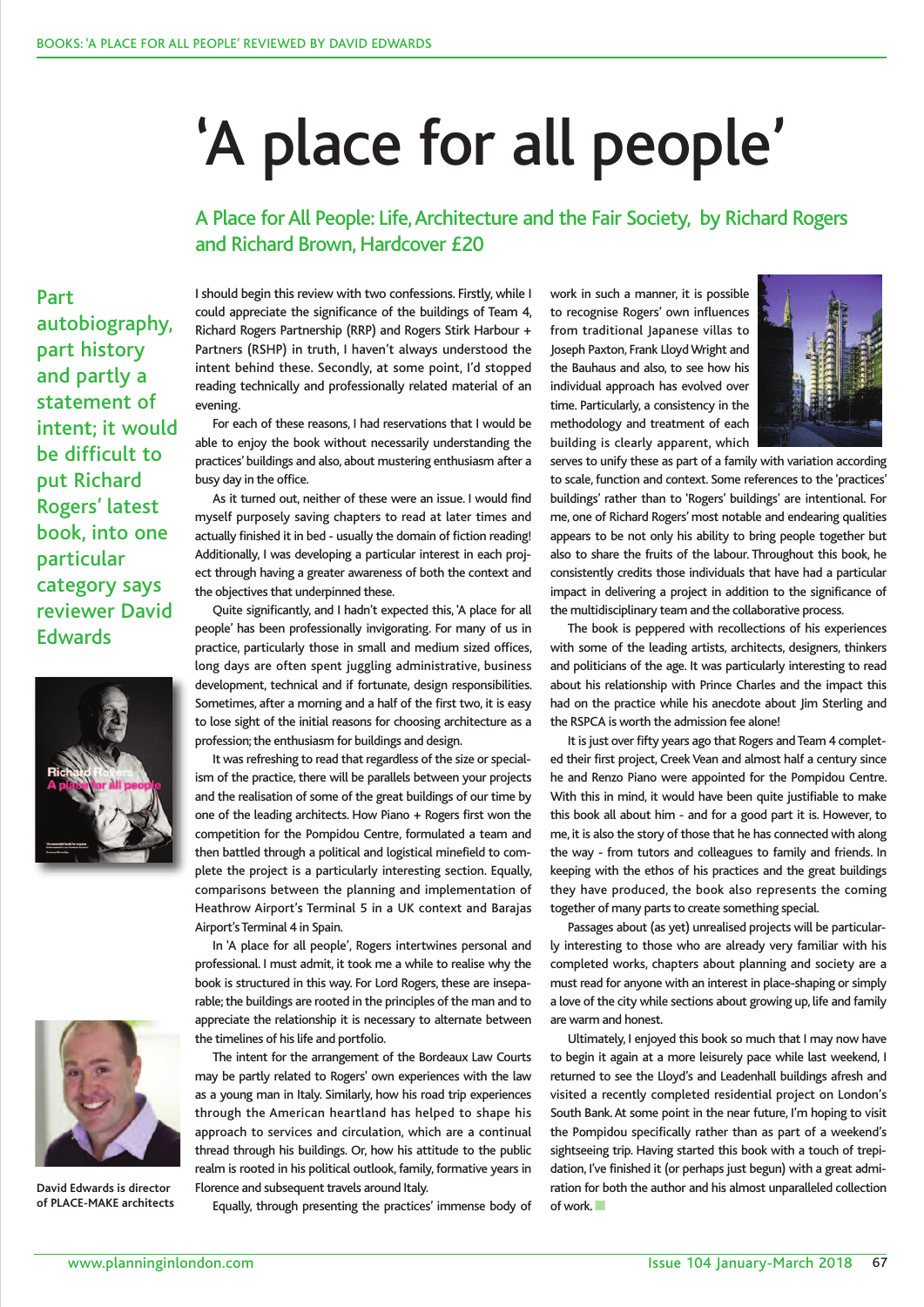## A New History of Modern Architecture by Colin Davies

#### Colin Davies introduces his important new book



Discout offer for PiL readers on previous pages

RIGHT: Images from the book



**Colin Davies is an architect who was until recently Professor of Architectural Theory at London Metropolitan University. His other books include Thinking About Architecture, Key Houses of the Twentieth Century, The Prefabricated Home and High Tech Architecture**

Each new generation of architects disparages its immediate predecessor. The Modernists hated the Beaux Arts classicists, the Postmodernists ridiculed the Modernists, the Deconstructivists despised the Postmodernists and now the Parametricists ignore all precedents on the basis that they were pre-digital and therefore pre-historic. Well, we'll see. The break with history may not be final. Because there is another process at work, a different historical rhythm. Paradoxically, the striving for novelty usually involves a backward glance, not to the previous generation but to the one before. For example we recently passed through period of renewed interest in the Brutalist Modernism of the 60s, and now an enthusiasm for 80s Postmodernism is making itself felt in the offices and lecture halls.

With each new phase, the whole of history of modern (small 'm') architecture shifts slightly in the memory and in its various scholarly containers.Thirty years ago architectural historians thought their main task was to tell the story of the 'inevitable' rise of Modernism. So when they looked at the architecture of the 1920s and 30s they mainly ignored, or only mentioned in passing, the various non-Modernist styles – Art Deco, the New York skyscraper, the Chinese 'National Style', traditional classicism, both fascist and democratic – to which the majority of important buildings conformed. Modernism, though still widely acknowledged as the characteristic style of the twentieth century, now takes its place in a more balanced historical view.

This doesn't mean that history's attentions have been reapportioned 'fairly' according to some statistical or democratic principle. That would be a history of building, not a history of architecture.We have to accept that there is a bias built in to the very concept 'architecture'.Viewed globally, it is not so much a profession or a discipline as a loosely bounded, western oriented cultural field.The dictionary may define it simply as 'the design of buildings' but we know very well that in practice most buildings – factories, warehouses, retail parks, popular housing, shanty towns, refugee camps – are excluded from the category 'architecture'. Nikolaus Pevsner's famous distinction between a cathedral and a bicycle shed still applies.

And even within architecture, there is a selectiveness with which history connives. That privileged group of examples known as the 'artistic canon' may be full of distortions and injustices but that doesn't mean it isn't useful. In fact it is essential to the progress of the art, because it is a meeting place, a common point of reference for architects and architectural students all over the world. Anyone who wishes to participate fully in the international architectural conversation must have a knowledge of the canon. Of course, the canon is not static. As our view of the past changes, like the widening wake of a ship, the relative importance of historical examples will alter, some rising in importance, others sinking into irrelevance. And there will be new observations and examples to add, not all of them products of the recent past.

One school of thought asserts that history, as a discipline, must ignore the needs of the present in order to deliver truths about the past. This may apply to those historians who produce 'new' history based on deep research into narrow fields of primary evidence. But practical people – for example architects, planners, politicians and developers – need a bigger picture. Their understanding of the past is based on comparison; comparison of buildings, periods, styles, movements, ideas and, most importantly, comparison of the past with the present. 'A New History of Modern Architecture' provides the means to make those comparisons and gain that understanding, combining copious illustrations, including plans and sections, with an engaging, readable text. In a word, it aims to be  $\mathsf{u}$ seful. $\blacksquare$ 

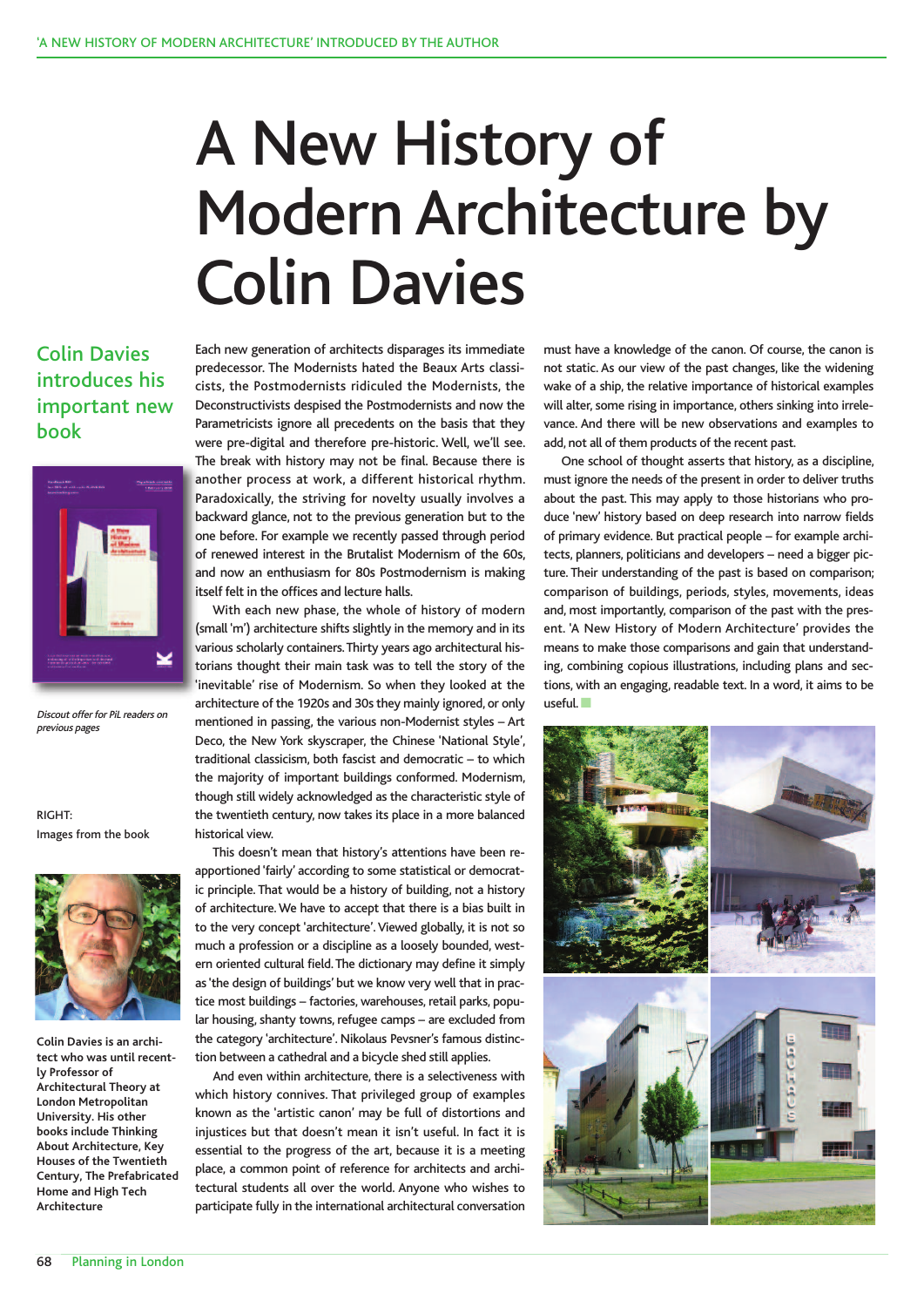# The Design Companion for Planning and Placemaking

The NPPF gives weight to the need for good, appropriate design and supports planners' efforts to create successful places. The Design Companion has been published to help with this says Kevin Radford



**Kevin Radford is associate director of masterplanning and urban design at PRP Architects**

What has been needed since the publication of Better Places to Live: By Design and The Urban Design Compendium (two stalwarts in the urban designer's reference shelf now closing in on twenty years old) is a clear, concise guidance manual for planning practitioners dealing with complex design matters.

For a long time there has been little advice for planning officers on how to critique mediocre design, or tools to enable them to present an argument for better design. Instead, the likes of the Design Council-CABE and local design panels such as Design:South East and the GLA Architecture, Design and Urbanism Panel have been the prime arbiters of design commentary on planning applications.

The National Planning Policy Framework (NPPF) gives weight to the need for good, appropriate design, and paragraph 58 in particular, supports planners' efforts to create successful places. The Design Companion has been published for local authority planners to help with this. It has been written by a group of experienced designers from across the public and private sectors as a companion to the NPPF and Planning Practice Guidance, to provide a greater level of detail and ensure the successful delivery of great places and sustainable development.

The book has been split into two parts. The first looks at the integration of planning and design and how both influence and are influenced on each other, including a review of relevant legislation and processes.The second part focuses on the specifics of design and dealing with the day to day design matters that influence the success of a planning application and ultimately the quality of the built environment. It has been edited with short introductions before presenting key issues and some solutions. In particular the second section provides guidance on critical issues for designing successful places.

Whilst the overall layout is simple and clear and the chapters logically run from the overview to the detail, there seems to have been significant editing down of the guidance almost to bullet point format.This then relies on informative diagrams and precedent imagery to illustrate the points raised. The quality of the imagery and diagrams associated with the text does vary and therefore can detract from the good points being made.

Each chapter in part two has been authored by different individuals, focusing on a specific design area, from street design to tall buildings. Inevitably this leads to a varying degree of quality of information and guidance. Each chapter introduces the key design principles and issues to consider which are then illustrated through the use of diagram, precedent photographs and text, finishing with a bullet point list of key points for planners to consider. Ultimately though, the solutions and examples shown fall short of real guidance in securing a high quality solution all plan-



duction to the book in our last issue, PiL103

ning matters. This is not a failing of the authors so much as the magnitude of approach taken by the book. Design is about understanding the place first and foremost followed then by the application of clear design principles based on best practice.

The book is a useful reference document for local authority planning departments by providing a commentary and points of note on the key design principles for creating good places.There is straight talking advice on issues to watch out for and tools for a shared dialogue with professional teams although the book does fall short of providing real clarity on understanding the sense of place and what is important in any one location. This ultimately comes down to experience.